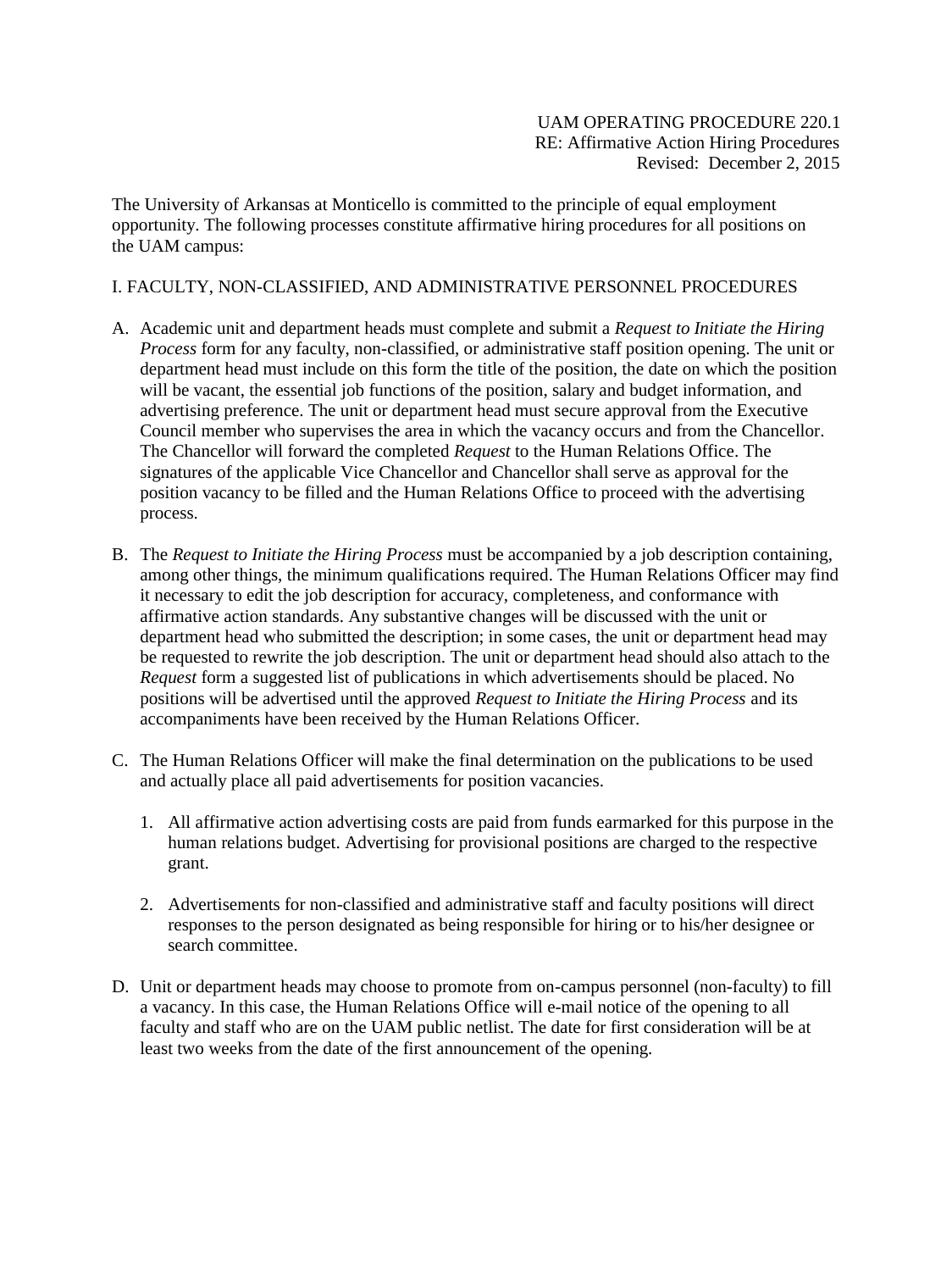- E. Vacancy notification methods which will be used are as follows:
	- 1. Advertisements will be placed in applicable regional and national papers and professional journals.
	- 2. Most faculty positions are advertised in The Chronicle of Higher Education, [www.higheredjobs.com,](http://www.higheredjobs.com/) and the Democrat Gazette for a maximum cost of \$750.00. Publications can be substituted for any of these, not to exceed the established maximum cost.
	- 3. No re-advertisements will be allowed until the current advertisement has expired.
	- 4. Re-advertisement costs in excess of the \$750.00 maximum cost will be charged to the department advertising.
	- 5. Advertisements may be placed in free online publications once the advertisement has been sent to the UAM netlist. The advertisement must match the netlist advertisement or reference the UAM Jobs webpage.
	- 6. Each advertisement will be e-mailed to all faculty and staff who are on the UAM public netlist.
	- 7. The unit or department head responsible for hiring (search committee if applicable), will be required to use at least three recruitment activities within their respective discipline or field that target diverse populations. Utilizing low/no cost activities such as email listservs, professional contacts and organizations are recommended. The list of activities utilized must be included in the Affirmative Action Report.
- F. Current and retired files of open and filled positions will be maintained by the Human Relations Officer for a period of three (3) years after the position is filled. Contained in these files will be hiring initiation forms, advertising documentation, affirmative action reports, and affirmative action certifications.
- G. All applicants must complete an application prior to consideration.
- H. All applicants that are interviewed (on-campus) must sign a Fire Safety Form found at <http://uam-web2.uamont.edu/pdfs/Student%20Affairs/AnnualSecurityAndFireSafetyReport.pdf>
- I. If a search committee is used in the selection process, there should be minority representation on the committee.
- J. Before the final selection is made regarding which candidate(s) will be brought to campus for an interview, the unit or department head must seek written authorization from the appropriate Vice Chancellor for travel expenses for persons to be interviewed. Prior to further authorization, the Human Relations Officer may ask or may be asked to review the applications, the candidates recommended for interviews, and all other procedures used in the process. An email should be sent to the Human Relations Officer with a list of candidates that will be interviewed. The Human Relations Officer may direct re-advertising, additional personal contacts and referrals, or a complete repeat of the process if it is determined that affirmative action guidelines are not being satisfied.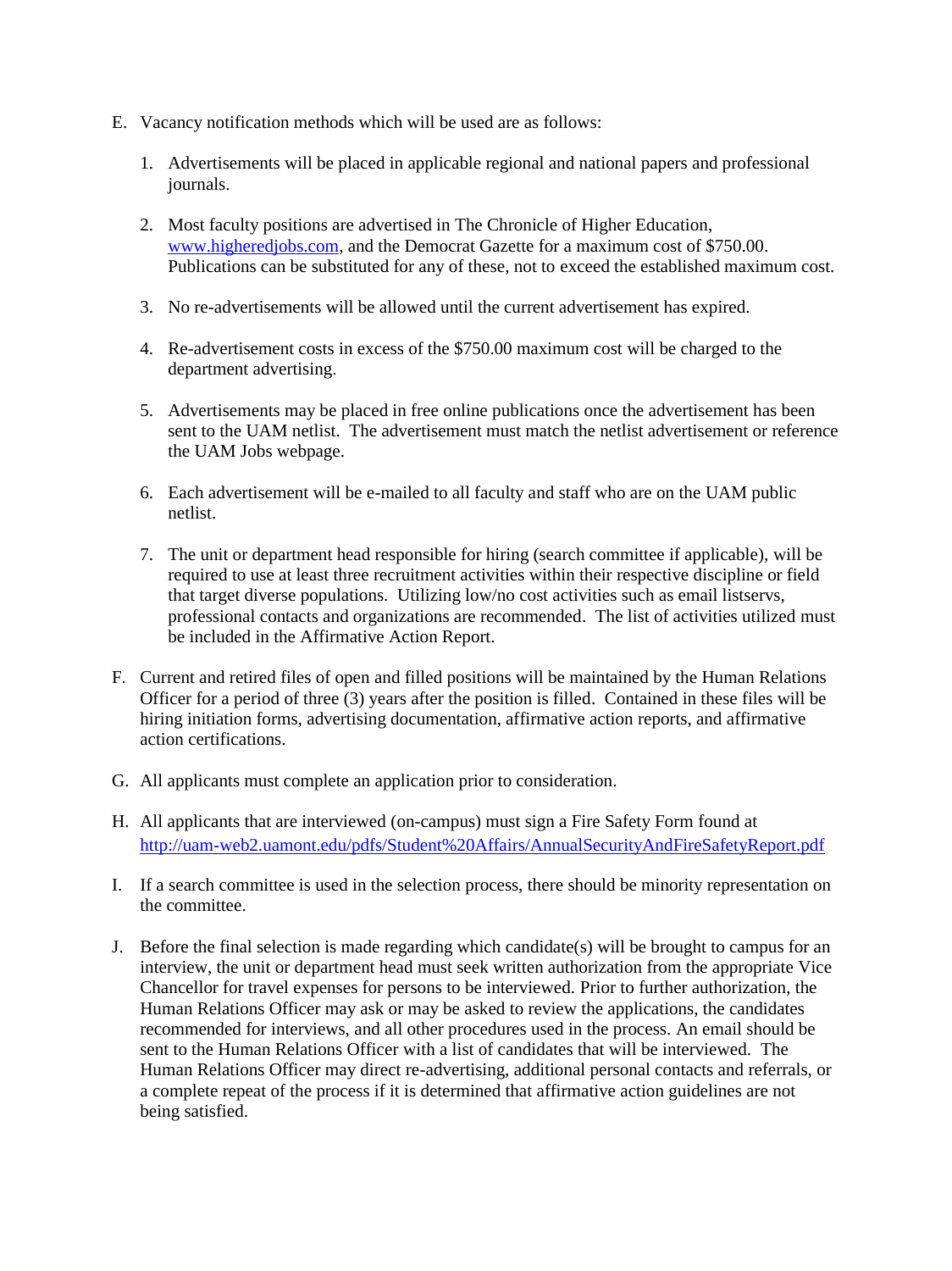- K. All costs for interviewing a candidate are paid from funds earmarked for this purpose in the human relations budget. Normally, all candidates brought to campus for an interview will be reimbursed for actual expenses according to University travel regulations and restrictions.
- L. Records pertaining to the search and selection process must be retained in the unit or department office at least three years. Records retained should include all application materials, transcripts, resumes, recommendations, etc., received from applicants as well as any other relevant materials or notes.

## II. CLASSIFIED PERSONNEL

- A. Academic unit and department heads must complete and submit a *Request to Initiate the Hiring Process* form for any classified opening. Included on this form must be the title of the position, the essential job functions, the date on which the vacancy will occur, and whether the advertising preference is for promotional opportunities or for off-campus advertising and attach OPM state classified job description located at [http://www.arkansas.gov/dfa/personnel\\_mgmt/jobs/index.cgi.](http://www.arkansas.gov/dfa/personnel_mgmt/jobs/index.cgi) The unit or department head must also describe tasks, duties, and responsibilities unique to the position (e.g., overtime, police check, on-call, etc.) The unit or department head must secure approval from the Executive Council member who supervises the area in which the vacancy occurs and from the Chancellor, who will forward the completed *Request* to the Human Relations Office. No positions will be advertised until the approved *Request to Initiate the Hiring Process* has been received by the Human Relations Officer.
- B. Unit or department heads may choose to promote from on-campus personnel to fill a vacancy. In this case, the Human Relations Office will e-mail notice of the opening to all faculty and staff who are on the UAM public netlist. The date for first consideration will be at least two weeks from the date of the first announcement of the opening. The individual seeking promotion must complete an application and submit to Personnel for consideration.

If a position is not filled via on-campus promotion as was originally intended, the unit or department head will notify the Human Relations Officer via memorandum that the position be advertised. The unit or department head may submit a suggested list of publications for advertisement.

The University also maintains an active pool of applications for certain classified positions; e.g., Administrative Specialist and Institution Services Assistant Pools. These positions are only advertised when the pool needs to be replenished or when no applicant in the pool fits the job description and/or minimum qualifications. Copies of the pool applications are sent to the unit or department head for his/her review. Applications in the pool are retained for 90 days from date of application.

- C. For positions that require advertising, either initially or subsequently, the Human Relations Officer will make the final determination on the publications to be used and actually place all paid advertisements for classified position vacancies. Deadline for first consideration will be at least two weeks after the first publication is issued.
	- 1. All affirmative action advertising costs are paid from funds earmarked for this purpose in the human relations budget. Advertising for provisional positions are charged to the respective grant.